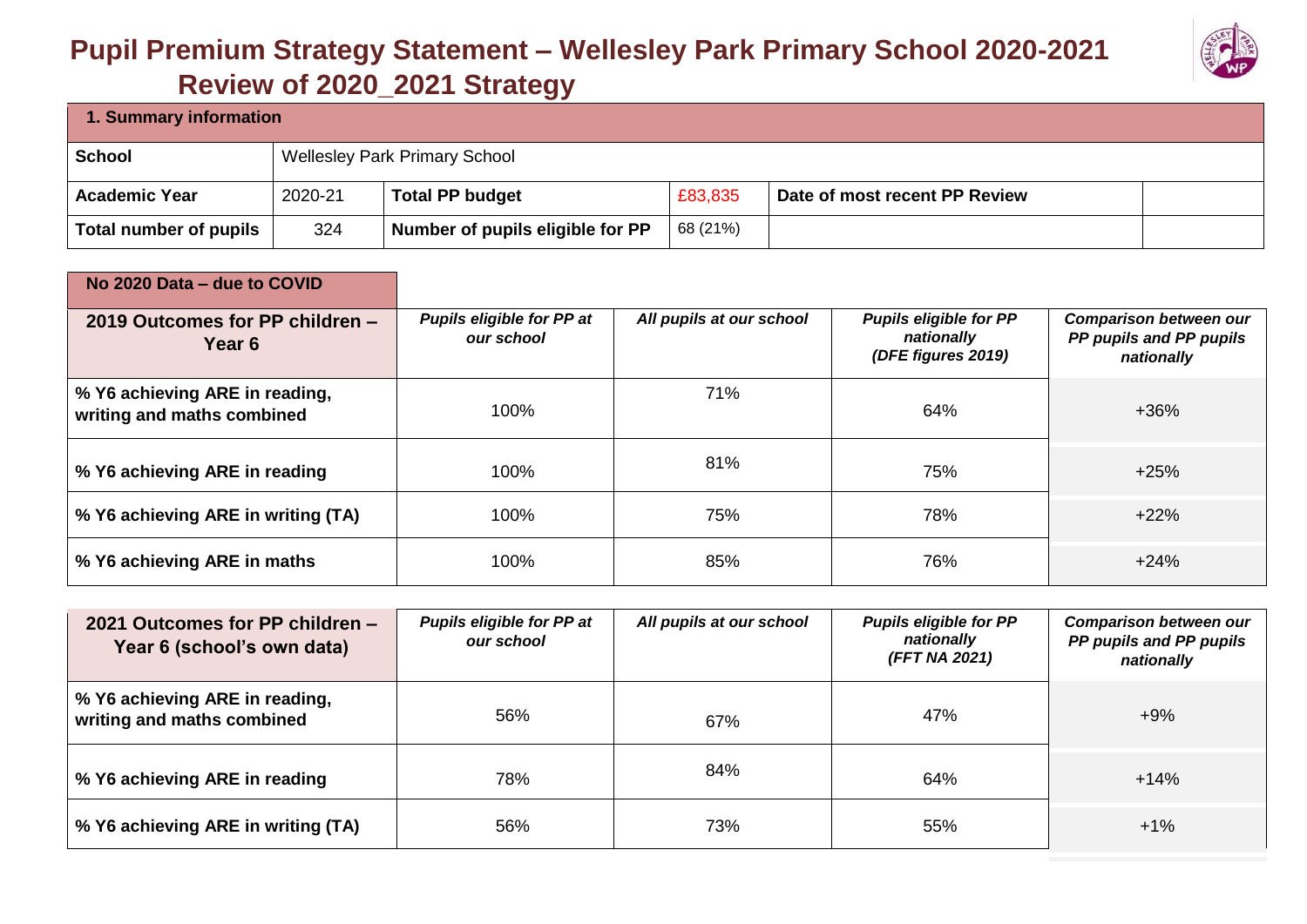| │ % Y6 achieving ARE in maths | 89% | 80% | 58% | <b>D 4 O</b><br>- J I 70 |
|-------------------------------|-----|-----|-----|--------------------------|
|-------------------------------|-----|-----|-----|--------------------------|

|    | 2. Barriers to future attainment (for pupils eligible for PP, including high ability)                                                                                                                                                                                                                                                                                                                         |                                                                                                                                                                                                                                                                                                                                           |  |  |  |  |
|----|---------------------------------------------------------------------------------------------------------------------------------------------------------------------------------------------------------------------------------------------------------------------------------------------------------------------------------------------------------------------------------------------------------------|-------------------------------------------------------------------------------------------------------------------------------------------------------------------------------------------------------------------------------------------------------------------------------------------------------------------------------------------|--|--|--|--|
|    | In-school barriers (issues to be addressed in school)                                                                                                                                                                                                                                                                                                                                                         |                                                                                                                                                                                                                                                                                                                                           |  |  |  |  |
| Α. | Reading academic attainment for PP children is below average and therefore exacerbating social injustice.                                                                                                                                                                                                                                                                                                     |                                                                                                                                                                                                                                                                                                                                           |  |  |  |  |
| Β. | KS1/2 attainment for PP children is below national average.                                                                                                                                                                                                                                                                                                                                                   |                                                                                                                                                                                                                                                                                                                                           |  |  |  |  |
|    | <b>External barriers</b> (issues which also require action outside school, such as low attendance rates)                                                                                                                                                                                                                                                                                                      |                                                                                                                                                                                                                                                                                                                                           |  |  |  |  |
| C. | Attendance can be inconsistent and readiness to learn low, due to often chaotic home environments and/or adverse childhood experience.                                                                                                                                                                                                                                                                        |                                                                                                                                                                                                                                                                                                                                           |  |  |  |  |
| D  | PP children often have recognised difficulties/poor behaviour for learning and lack of resilience.                                                                                                                                                                                                                                                                                                            |                                                                                                                                                                                                                                                                                                                                           |  |  |  |  |
|    | <b>3. Desired outcomes</b>                                                                                                                                                                                                                                                                                                                                                                                    |                                                                                                                                                                                                                                                                                                                                           |  |  |  |  |
|    | Desired outcomes and how they will be measured                                                                                                                                                                                                                                                                                                                                                                | Success criteria                                                                                                                                                                                                                                                                                                                          |  |  |  |  |
| А. | KS1 reading progress scores to increase for all children particularly the 24/68 (35%) eligible for PP,<br>closer to the national average of zero.<br>KS2 reading progress scores increase for all children particularly the 44/68 (65%) eligible for PP, closer<br>to the national average of zero.<br>% of PP children achieving the expected standard in phonics to increase to within national averages. % | An improvement on last year's KS1 progress score of -7.6 for<br>reading (FFT 2019)<br>An improvement on last year's KS2 progress score of -2.0 for<br>reading (FFT 2019)<br>The progress gap between PP and non-PP children will decrease<br>in Reading.<br>To achieve NA for all PP children meting the standard in year 1.<br>$\bullet$ |  |  |  |  |
|    | of PP children achieving age expected standard by end of KS1 reading, writing and maths is closer to<br>national averages.                                                                                                                                                                                                                                                                                    | In 2019, 64% of PP children in year 1 met the phonics standard<br>compared to 71% of PP children nationally.                                                                                                                                                                                                                              |  |  |  |  |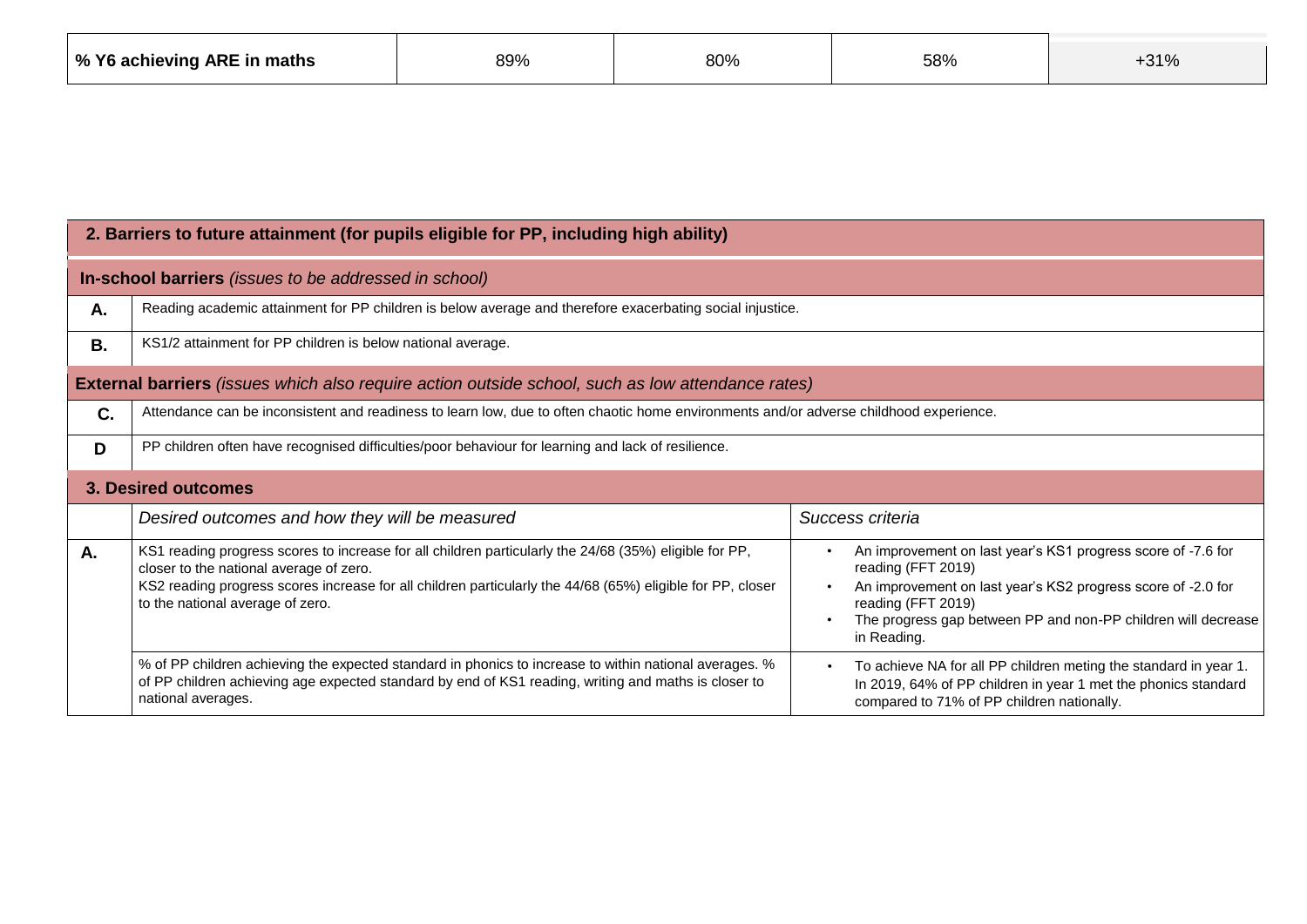| <b>B.</b> | Attendance of Pupil Premium children to improve and when in school, children are emotionally and<br>physiologically able to learn. | Persistent Absentees for PP children is better than the national<br>average.<br>Fixed term exclusions will be below 2%<br>Whole school attendance will be above 96%<br>Attendance of PP children increases from 94.18% (2018-2019) to<br>at least 95%.<br>Attendance gap between pp and non-pp pupils reduce from<br>2.04% to 1.5% |
|-----------|------------------------------------------------------------------------------------------------------------------------------------|------------------------------------------------------------------------------------------------------------------------------------------------------------------------------------------------------------------------------------------------------------------------------------------------------------------------------------|
| C.        | All children enjoy school and feel settled, safe and prepared to learn.                                                            | Pupil surveys show an improvement in the following areas:<br>School enjoyment, enjoyment of learning, and feeling safe in<br>school.<br>Attendance at afterschool clubs and events increases (when<br>Covid-safe to do so)                                                                                                         |

|                                                                                                                                                                                               |                                       | Planned expenditure Academic Year 2020 - 2021       |                                                                           |  |                                           |                                     |
|-----------------------------------------------------------------------------------------------------------------------------------------------------------------------------------------------|---------------------------------------|-----------------------------------------------------|---------------------------------------------------------------------------|--|-------------------------------------------|-------------------------------------|
| The three headings below enable schools to demonstrate how they are using the pupil premium to improve classroom pedagogy, provide targeted support  <br>and support whole school strategies. |                                       |                                                     |                                                                           |  |                                           |                                     |
|                                                                                                                                                                                               | <b>Quality of teaching for all</b>    |                                                     |                                                                           |  |                                           |                                     |
| <b>Desired</b><br>outcome                                                                                                                                                                     | <b>Chosen</b><br>action /<br>approach | What is the evidence and rationale for this choice? | How will you ensure Staff   When<br>implemented lead<br>it<br>is<br>well? |  | will you<br>review<br>impleme<br>ntation? | <b>Cost for</b><br>chosen<br>action |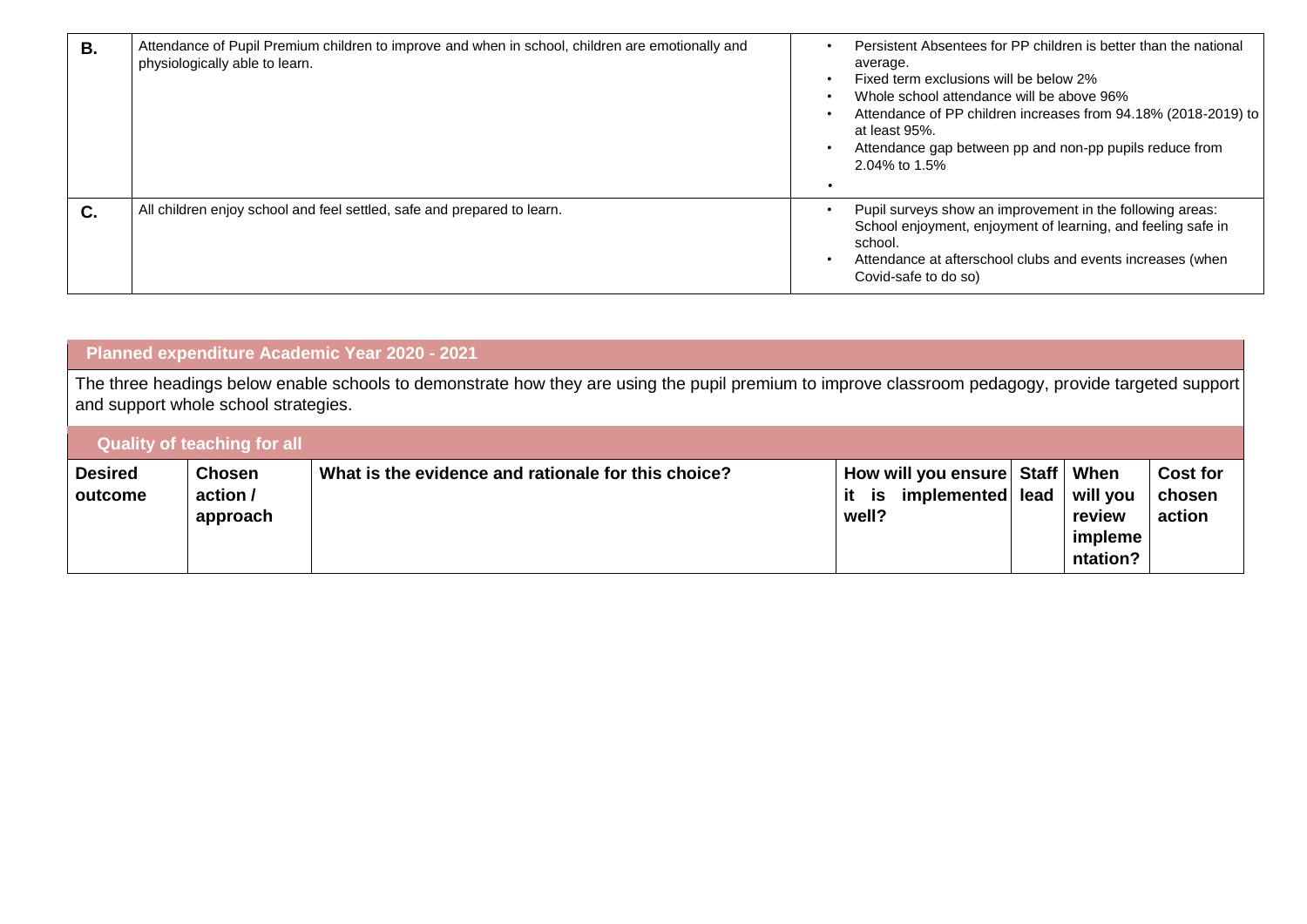| A. To increase<br>% achieving<br>ARE in<br>Reading at<br><b>KS1&amp;KS2.</b><br>% of PP<br>children<br>achieving<br>the<br>expected<br>standard in<br>phonics to<br>increase to<br>within<br>national<br>averages | Teachers'<br>released for<br>additional time to<br>provide<br>reading/phonics<br>oral intervention<br>sessions across<br><b>KS1/KS2.</b> | EEF toolkit - Reading comprehension - specific strategies focussing on the<br>learners' understanding of written text - additional six months' progress expected:<br>https://educationendowmentfoundation.org.uk/evidencesummaries/teaching-<br>learning-toolkit/reading-<br>comprehensionstrategies/?utm_source=site&utm_medium=search&utm_campaign<br>=site_search&search_term=reading%20interventions<br>EEF toolkit - Oral language interventions emphasise the importance of spoken<br>language and verbal interaction in the classroom. They are based on the idea that<br>comprehension and reading skills benefit from explicit discussion of either the<br>content or processes of learning, or both - additional five months' progress.<br>https://educationendowmentfoundation.org.uk/evidencesummaries/teaching-<br>learning-toolkit/oral-<br>languageinterventions/?utm_source=site&utm_medium=search&utm_campai<br>gn=site_search&search_term=oral%20language%20interventions<br>EEF - Phonics is an approach to teaching reading, and some aspects of writing,<br>by developing learners' phonemic awareness. This involves the skills of hearing,<br>identifying and using phonemes or sound patterns in English. The aim is to<br>systematically teach learners the relationship between these sounds and the<br>written spelling patterns, or graphemes, which represent them. Phonics<br>emphasises the skills of decoding new words by sounding them out and<br>combining or 'blending' the sound-spelling patterns - additional five months'<br>progress. This is recognised as being twice as effective, if delivered by a teacher,<br>rather than support staff.<br>https://educationendowmentfoundation.org.uk/evidencesummaries/teaching-<br>learning-<br>toolkit/phonics/?utm_source=site&utm_medium=search&utm_camp<br>aign=site_search&search_term=phonics | Pupil progress meetings<br>GL/HAST single word<br>assessment shows<br>evidence of impact<br>through standardised<br>scores and reading ages.<br><b>Accelerated Reading</b><br>assessments.<br>Formative and summative<br>data will show an<br>increase in the number of<br>children achieving age<br>related expectation in<br>reading.<br>Tracked and monitored by<br>a combination of Phase<br>leaders / Subject leader /<br>Assessment lead and<br>PP/SEND lead to ensure<br>consistency of data<br>collection, interpretation<br>and evaluation of impact. | <b>EHC</b> | 1/ <sub>2</sub> Termly -<br>informally,<br>Termly<br>formally. | £13,369 |
|-------------------------------------------------------------------------------------------------------------------------------------------------------------------------------------------------------------------|------------------------------------------------------------------------------------------------------------------------------------------|----------------------------------------------------------------------------------------------------------------------------------------------------------------------------------------------------------------------------------------------------------------------------------------------------------------------------------------------------------------------------------------------------------------------------------------------------------------------------------------------------------------------------------------------------------------------------------------------------------------------------------------------------------------------------------------------------------------------------------------------------------------------------------------------------------------------------------------------------------------------------------------------------------------------------------------------------------------------------------------------------------------------------------------------------------------------------------------------------------------------------------------------------------------------------------------------------------------------------------------------------------------------------------------------------------------------------------------------------------------------------------------------------------------------------------------------------------------------------------------------------------------------------------------------------------------------------------------------------------------------------------------------------------------------------------------------------------------------------------------------------------------------------------------------------------------------------------------------------------------------------------------|----------------------------------------------------------------------------------------------------------------------------------------------------------------------------------------------------------------------------------------------------------------------------------------------------------------------------------------------------------------------------------------------------------------------------------------------------------------------------------------------------------------------------------------------------------------|------------|----------------------------------------------------------------|---------|
|-------------------------------------------------------------------------------------------------------------------------------------------------------------------------------------------------------------------|------------------------------------------------------------------------------------------------------------------------------------------|----------------------------------------------------------------------------------------------------------------------------------------------------------------------------------------------------------------------------------------------------------------------------------------------------------------------------------------------------------------------------------------------------------------------------------------------------------------------------------------------------------------------------------------------------------------------------------------------------------------------------------------------------------------------------------------------------------------------------------------------------------------------------------------------------------------------------------------------------------------------------------------------------------------------------------------------------------------------------------------------------------------------------------------------------------------------------------------------------------------------------------------------------------------------------------------------------------------------------------------------------------------------------------------------------------------------------------------------------------------------------------------------------------------------------------------------------------------------------------------------------------------------------------------------------------------------------------------------------------------------------------------------------------------------------------------------------------------------------------------------------------------------------------------------------------------------------------------------------------------------------------------|----------------------------------------------------------------------------------------------------------------------------------------------------------------------------------------------------------------------------------------------------------------------------------------------------------------------------------------------------------------------------------------------------------------------------------------------------------------------------------------------------------------------------------------------------------------|------------|----------------------------------------------------------------|---------|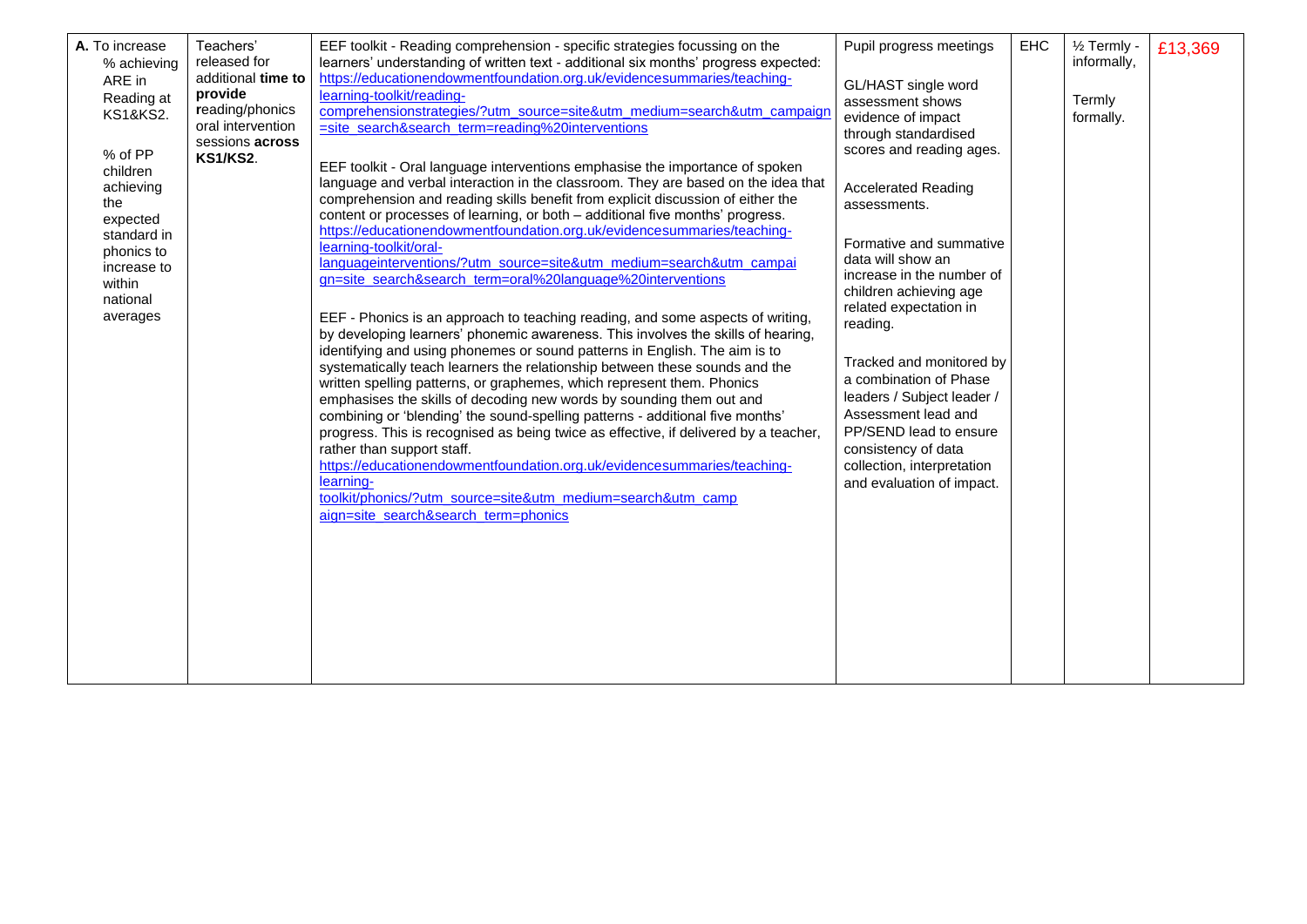| A. EYFS<br>language<br>interventions<br><b>NELI Programme</b>                                                             | Delivered by<br>trained support<br>staff                                                 | EEF: The Reception (aged 4-5) Nuffield Early Language Intervention<br>Programme (NELI), has been shown to improve children's oral language and<br>early literacy skills. The most recent trial of the programme found that<br>children made on average +3 months of additional progress in oral language<br>compared to children in the comparison group.<br>https://educationendowmentfoundation.org.uk/projects-<br>andevaluation/projects/oxford-university-nuffield-early-languageintervention-<br>development-of-an-<br>on/?utm_source=site&utm_medium=search&utm_campaign=site_s<br>earch&search_term=NELI                                                                                                                                                                                                                                                                                                                                                                                                                                                                                                                                                                                                                          | Tracked and monitored by<br>EYFS Lead and PP lead.<br>termly                                                                                                                                                                                                                                                                                                                  | MC/<br><b>EHC</b> | Termly | No Cost-<br>DfE fully<br>funded |
|---------------------------------------------------------------------------------------------------------------------------|------------------------------------------------------------------------------------------|-------------------------------------------------------------------------------------------------------------------------------------------------------------------------------------------------------------------------------------------------------------------------------------------------------------------------------------------------------------------------------------------------------------------------------------------------------------------------------------------------------------------------------------------------------------------------------------------------------------------------------------------------------------------------------------------------------------------------------------------------------------------------------------------------------------------------------------------------------------------------------------------------------------------------------------------------------------------------------------------------------------------------------------------------------------------------------------------------------------------------------------------------------------------------------------------------------------------------------------------|-------------------------------------------------------------------------------------------------------------------------------------------------------------------------------------------------------------------------------------------------------------------------------------------------------------------------------------------------------------------------------|-------------------|--------|---------------------------------|
| A. To enhance<br>provision for<br>pupils who<br>require more<br>support to<br>achieve expected<br>and better<br>progress. | To provide<br>interventions and<br>small group work<br>with additional<br>support staff. | EEF research evidences recommends that working with TAs can lead to<br>improvements in pupils' attitudes, and also to positive effects in terms of<br>teacher morale and reduced stress. Teaching assistants who provide one to<br>one or small group support shows a stronger positive benefit of between<br>three and five additional months on average. Often support is based on a<br>clearly specified approach which teaching assistants have been trained to<br>deliver. More recent intervention studies, including two randomised<br>controlled trials conducted in England in 2013, provide a strong indication<br>that TAs can improve learning if they are trained and deployed carefully.<br>https://educationendowmentfoundation.org.uk/evidencesummaries/teaching-<br>learning-toolkit/teaching-<br>assistants/?utm_source=site&utm_medium=search&utm_campaign<br>=site search&search term=Teaching%20assistants<br>TAs will provide focused, teacher planned, interventions for Phonics, Reading and Maths - which<br>will be monitored by class teachers to ensure that provision is delivered consistently, targets are<br>SMART and being worked towards in all sessions and that progress is evident and accelerated. | Pupil progress meetings<br>Formative and summative<br>data will show an increase in<br>the number of children<br>achieving<br>age related expectations<br>Tracked and monitored by a<br>combination of Phase<br>leaders / Subject leader /<br>Assessment lead and<br>PP/SEND lead to ensure<br>consistency of data<br>collection, interpretation and<br>evaluation of impact. |                   |        | £3367                           |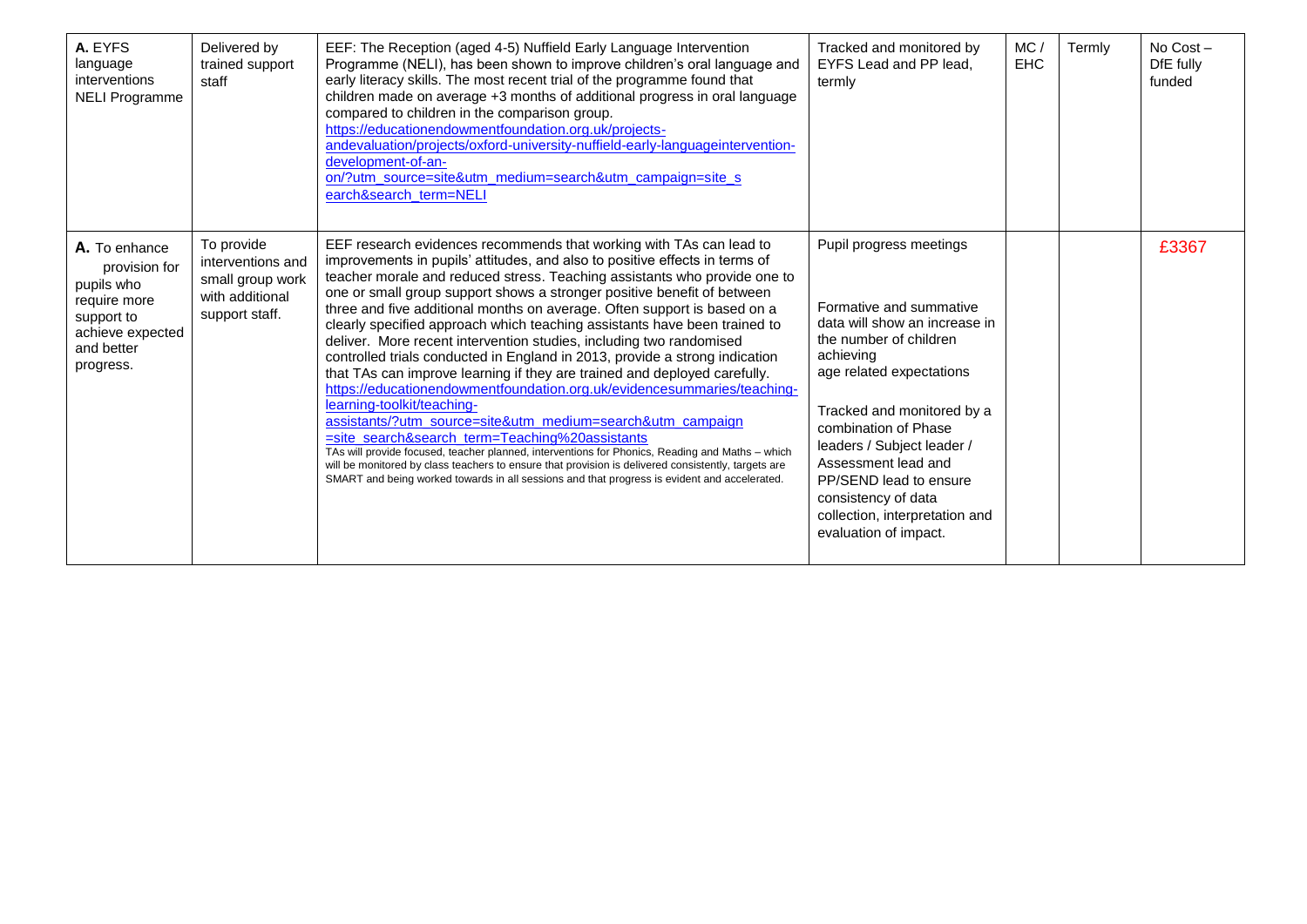| <b>B.</b> Attendance of<br>Pupil<br>Premium<br>children to<br>improve and<br>when in<br>school.<br>children are<br>emotionally<br>and<br>physiologicall<br>y able to<br>learn. | Forest School to<br>be the medium by<br>which to deliver a<br>social and<br>emotional<br>curriculum,<br>encouraging<br>resilience and a<br>positive attitude<br>to learning. | EEF toolkit - Interventions which target social and emotional learning (SEL)<br>seek to improve pupils' interaction with others and self-management of<br>emotions, rather than focusing directly on the academic or cognitive<br>elements of learning - additional four months' progress.<br>https://educationendowmentfoundation.org.uk/tools/guidancereports/social-<br>and-emotional-<br>learning/?utm_source=site&utm_medium=search&utm_campaign=s<br>ite search&search_term=social%20and%20emotional | Use of SDQs (Pupil, teacher<br>and parent) to monitor and<br>track progress through<br>reduction in points/needs.<br>Tracked and monitored by<br>PP/SEND lead                     | EHC       | 1/ <sub>2</sub> Termly -<br>informally,<br>Termly<br>formally. | £10,000 +<br>£2491 for<br>resources   |
|--------------------------------------------------------------------------------------------------------------------------------------------------------------------------------|------------------------------------------------------------------------------------------------------------------------------------------------------------------------------|------------------------------------------------------------------------------------------------------------------------------------------------------------------------------------------------------------------------------------------------------------------------------------------------------------------------------------------------------------------------------------------------------------------------------------------------------------------------------------------------------------|-----------------------------------------------------------------------------------------------------------------------------------------------------------------------------------|-----------|----------------------------------------------------------------|---------------------------------------|
|                                                                                                                                                                                | Theraplay                                                                                                                                                                    | EEF - Targeted support for struggling pupils should also be a key<br>component of an effective Pupil Premium strategy; as well as strategies that<br>relate to non-academic factors, including improving attendance, behaviour<br>and social and emotional support.<br>https://educationendowmentfoundation.org.uk/public/files/Publicatio<br>ns/Pupil_Premium_Guidance_iPDF.pdf                                                                                                                           | Use of SDQs (Pupil, teacher<br>and parent) to monitor and<br>track progress through<br>reduction in points/needs.<br>Tracked and monitored by<br><b>SEND lead</b>                 | EHC       | 1/ <sub>2</sub> Termly -<br>informally,<br>Termly<br>formally. | £2884                                 |
| <b>B.</b> Overall:<br>Outcomes for<br>pupils to continue<br>to meet age<br>related<br>expectations by<br>the end of KS2.                                                       | Reducing class<br>size.                                                                                                                                                      | EEF toolkit - Reducing class size appears to result in around three months'<br>additional progress for pupils, on average.<br>https://educationendowmentfoundation.org.uk/evidencesummaries/teaching<br>learning-toolkit/reducing-class-<br>size/?utm_source=site&utm_medium=search&utm_campaign=site<br>search&search_term=class%20sizes                                                                                                                                                                  | Pupil progress meetings<br>Formative and summative<br>data will show an increase in<br>the number of children<br>achieving age related<br>expectations by the end of<br>the year. |           | ???                                                            | £45000                                |
|                                                                                                                                                                                | Year 6 boosting<br>sessions                                                                                                                                                  | EEF toolkit - small group tuition, delivered by class teacher, to support<br>lower attaining learners or those who are falling behind, to ensure effective<br>progress.<br>https://educationendowmentfoundation.org.uk/evidencesummaries/teaching<br>learning-toolkit/small-group-<br>tuition/?utm_source=site&utm_medium=search&utm_campaign=site<br>search&search_term=small%20group%20tuition                                                                                                           | Progress of children will be<br>monitored through termly<br>Pupil Progress meetings<br>which will then inform future<br>groupings and planning.                                   | <b>CW</b> | Termly                                                         | Run as<br>before/after<br>school club |
| <b>Targeted support</b>                                                                                                                                                        |                                                                                                                                                                              |                                                                                                                                                                                                                                                                                                                                                                                                                                                                                                            |                                                                                                                                                                                   |           |                                                                |                                       |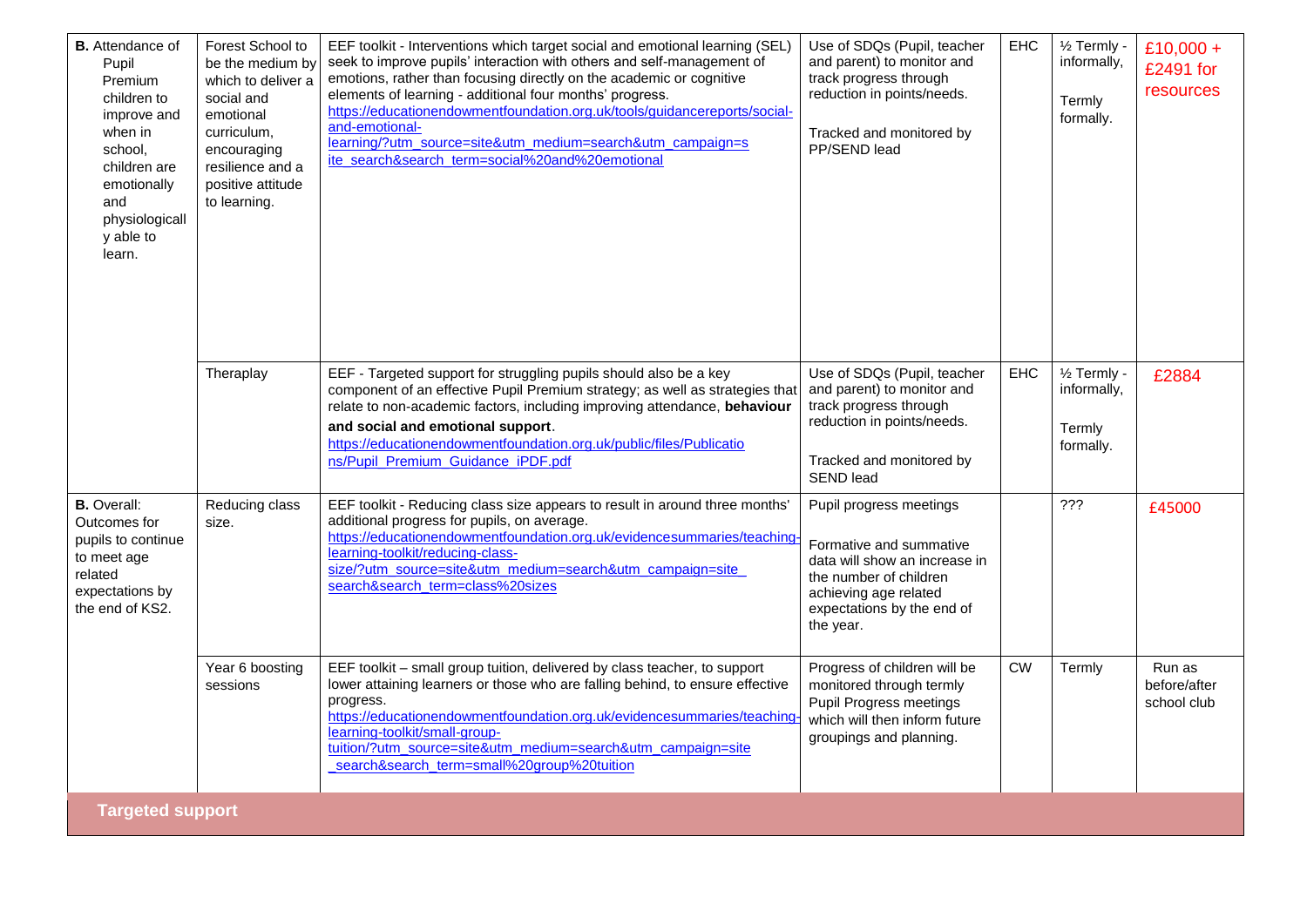| <b>Desired</b> | <b>Chosen</b> | What is the evidence and rationale for this choice? | How will you ensure | <b>Staff</b> | When     | <b>Cost for</b> |
|----------------|---------------|-----------------------------------------------------|---------------------|--------------|----------|-----------------|
| outcome        | action/       |                                                     | it is implemented   | lead         | will you | chosen          |
|                | approach      |                                                     | well?               |              | review   | action          |

|                                                                                                                                                                   |                                             |                                                                                                                                                                                                                                                                                                                                                                                                                 |                                                                                                                                                                                                                                                                                                                                                                                                                                                                                                                                                                                                 |     | impleme<br>ntation? |
|-------------------------------------------------------------------------------------------------------------------------------------------------------------------|---------------------------------------------|-----------------------------------------------------------------------------------------------------------------------------------------------------------------------------------------------------------------------------------------------------------------------------------------------------------------------------------------------------------------------------------------------------------------|-------------------------------------------------------------------------------------------------------------------------------------------------------------------------------------------------------------------------------------------------------------------------------------------------------------------------------------------------------------------------------------------------------------------------------------------------------------------------------------------------------------------------------------------------------------------------------------------------|-----|---------------------|
| C. Attendance<br>of pupil<br>premium<br>children<br>improves and<br>when in<br>school,<br>children are<br>emotionally<br>and<br>physiologically<br>able to learn. | Breakfast club<br>free for all<br>children. | Previous poor attendance of PP children.<br>EEF suggests providing additional time for targeted groups of pupils either before or after school adds 2 months'<br>progress. Research is ongoing: https://educationendowmentfoundation.org.uk/news/first-uk-trial-onthe-impact-of-free-<br>breakfasts-on-pupils-<br>attainment/?utm_source=site&utm_medium=search&utm_campaign =site_search&search_term=breakfast | Adult support<br>before school<br>provision from<br>7:45am ensures<br>that the club<br>runs for all<br>children.<br>Good quality<br>breakfast<br>provided<br>(cereals, toast,<br>porridge and<br>fruit juice) to<br>ensure a good<br>start to the day.<br>Teachers<br>provide these<br>children with<br>targeted<br>interventions -<br>reading,<br>spellings, times<br>tables,<br>$arithmetic - to$<br>complete with<br>known adults at<br>school.<br>% of PP<br>children's<br>attendance is<br>higher than the<br>National<br>Average<br>Persistent<br>absentees for all<br>children is better | EHC | Termly              |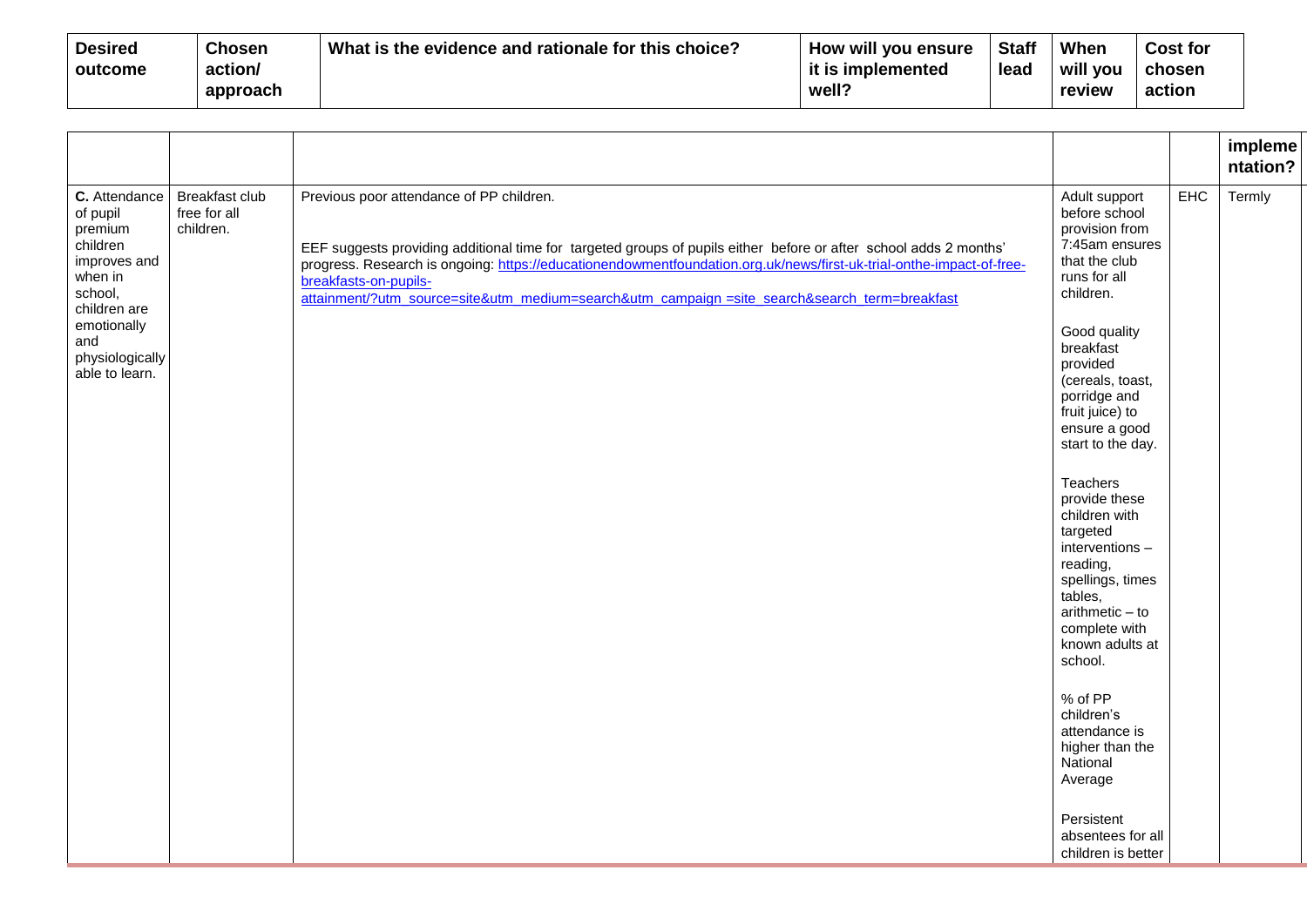|                                                                           |                                                                |                                                                                                                                                                                                                                                                                                                                                                                                                                                                                                                                                                                                                                                                                                                                                                                                                                                                                                                                                                                        | than the<br>National<br>Average.                                                                                                                                                                     |                      |                                                   |
|---------------------------------------------------------------------------|----------------------------------------------------------------|----------------------------------------------------------------------------------------------------------------------------------------------------------------------------------------------------------------------------------------------------------------------------------------------------------------------------------------------------------------------------------------------------------------------------------------------------------------------------------------------------------------------------------------------------------------------------------------------------------------------------------------------------------------------------------------------------------------------------------------------------------------------------------------------------------------------------------------------------------------------------------------------------------------------------------------------------------------------------------------|------------------------------------------------------------------------------------------------------------------------------------------------------------------------------------------------------|----------------------|---------------------------------------------------|
|                                                                           | Other approaches                                               |                                                                                                                                                                                                                                                                                                                                                                                                                                                                                                                                                                                                                                                                                                                                                                                                                                                                                                                                                                                        |                                                                                                                                                                                                      |                      |                                                   |
| <b>Desired</b><br>outcome                                                 | <b>Chosen</b><br>action/approa<br>ch                           | What is the evidence and rationale for this choice?                                                                                                                                                                                                                                                                                                                                                                                                                                                                                                                                                                                                                                                                                                                                                                                                                                                                                                                                    | How will you<br>ensure it is<br>implemented<br>well?                                                                                                                                                 | <b>Staff</b><br>lead | When<br>will you<br>review<br>impleme<br>ntation? |
| D.<br>All<br>children<br>enjoy<br>school and<br>feel settled<br>and safe. | To subsidise<br>curriculum<br>enhancements for<br>all classes. | EEF research suggest that the impact is greater for more vulnerable learners.<br>https://educationendowmentfoundation.org.uk/schoolthemes/enrichment/?utm_source=site&utm_medium=search&utm_<br>ampaign=site_search&search_term=enrichment<br>This will increase the enrichment of the curriculum as well as improving 'cultural capital' so that children are able to<br>develop skills drawn from a wide range of experiences and therefore, apply these skills to situations in later life. EEF<br>suggest that adventure education usually involves collaborative learning experiences with a high level of physical (and<br>often emotional) challenge. EEF studies suggest that adventure learning interventions add 4 months progress over the<br>course of a year.<br>https://educationendowmentfoundation.org.uk/evidencesummaries/teaching-learning-toolkit/outdoor-<br>adventurelearning/?utm_source=site&utm_medium=search&utm_campaign=s ite_search&search_term=adventure | <b>Residential Yr</b><br>4/5/6 (30<br>48%PP children)<br>adventure<br>residential trip<br>will be 50%<br>funded.<br>Parent and pupil<br>surveys<br>demonstrate that<br>all children enjoy<br>school. |                      |                                                   |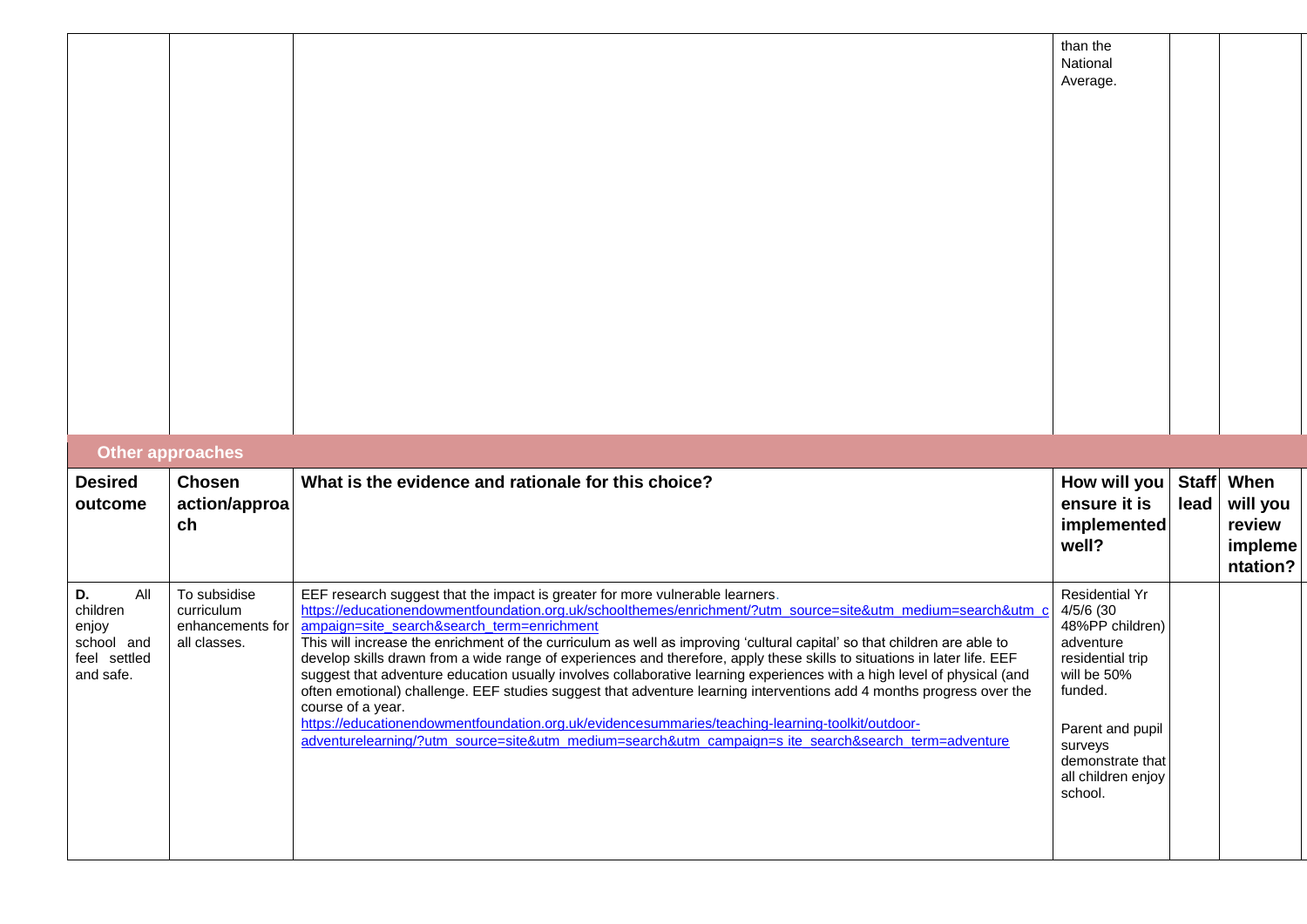| 4. Review of expenditure 2020 - 2021                                                |                                                                                                                                                                                                                                                                                                                                                                                                                                                                                                                                    |                                                                                                                                 |            |            |                    |                 |                                                                                                                                                                                                                                                                                                             |                  |  |
|-------------------------------------------------------------------------------------|------------------------------------------------------------------------------------------------------------------------------------------------------------------------------------------------------------------------------------------------------------------------------------------------------------------------------------------------------------------------------------------------------------------------------------------------------------------------------------------------------------------------------------|---------------------------------------------------------------------------------------------------------------------------------|------------|------------|--------------------|-----------------|-------------------------------------------------------------------------------------------------------------------------------------------------------------------------------------------------------------------------------------------------------------------------------------------------------------|------------------|--|
| A                                                                                   | KS1 reading progress scores to increase for all children particularly the 24/68 (35%) eligible for PP, closer to the national average of zero. KS2<br>reading progress scores increase for all children particularly the 44/68 (65%) eligible for PP, closer to the national average of zero.<br>% of PP children achieving the expected standard in phonics to increase to within national averages.<br>% of PP children achieving age expected standard by end of KS1 reading, writing and maths is closer to national averages. |                                                                                                                                 |            |            |                    |                 |                                                                                                                                                                                                                                                                                                             |                  |  |
| B                                                                                   |                                                                                                                                                                                                                                                                                                                                                                                                                                                                                                                                    |                                                                                                                                 |            |            |                    |                 | Attendance of Pupil Premium children to improve and when in school, children are emotionally and physiologically able to learn.                                                                                                                                                                             |                  |  |
| C                                                                                   |                                                                                                                                                                                                                                                                                                                                                                                                                                                                                                                                    | All children enjoy school and feel settled, safe and prepared to learn.                                                         |            |            |                    |                 |                                                                                                                                                                                                                                                                                                             |                  |  |
| i. Quality of teaching for all                                                      |                                                                                                                                                                                                                                                                                                                                                                                                                                                                                                                                    |                                                                                                                                 |            |            |                    |                 |                                                                                                                                                                                                                                                                                                             |                  |  |
| <b>Desired outcome</b>                                                              | <b>Chosen</b><br>action/approach                                                                                                                                                                                                                                                                                                                                                                                                                                                                                                   | <b>Estimated impact:</b> Did you meet the<br>success criteria? Include impact on pupils<br>not eligible for PP, if appropriate. |            |            |                    |                 | <b>Lessons learned</b><br>(and whether you will continue with this approach)                                                                                                                                                                                                                                | <b>Cost</b>      |  |
| To increase %<br>$A_{-}$<br>achieving ARE<br>in Reading at                          | Teachers' released<br>for additional time to<br>provide<br>reading/phonics oral<br>intervention sessions<br>across KS1/KS2.                                                                                                                                                                                                                                                                                                                                                                                                        | Reading:                                                                                                                        |            |            |                    |                 | KS1 significantly impacted by the impact of Covid and the<br>need to push Year 1 Phonics into Year 2 - which impacted<br>on Year 2s reading. EEF (link to doc in additional info - see<br>below): analysis shows that in reading, in both year groups,<br>there was a substantial gap in attainment between | Spent - staffing |  |
| <b>KS1&amp;KS2.</b>                                                                 |                                                                                                                                                                                                                                                                                                                                                                                                                                                                                                                                    |                                                                                                                                 | All        | <b>PP</b>  | <b>NA</b><br>(FFT) | <b>Diff</b>     |                                                                                                                                                                                                                                                                                                             |                  |  |
| % of PP                                                                             |                                                                                                                                                                                                                                                                                                                                                                                                                                                                                                                                    | <b>EYFS</b><br>KS1                                                                                                              | 80%<br>58% | 80%<br>38% | 72%<br>62%         | $+8%$<br>$-24%$ | disadvantaged children and their peers. This was equivalent<br>to around seven months' progress in the spring of 2021, and                                                                                                                                                                                  |                  |  |
| children<br>achieving the                                                           |                                                                                                                                                                                                                                                                                                                                                                                                                                                                                                                                    | KS <sub>2</sub>                                                                                                                 | 84%        | 78%        | 64%                | $+14%$          | is wider than pre-pandemic levels. However: evidence also                                                                                                                                                                                                                                                   |                  |  |
| expected<br>standard in<br>phonics to<br>increase to<br>within national<br>averages |                                                                                                                                                                                                                                                                                                                                                                                                                                                                                                                                    | EYFS - Exceeded NA<br>KS2 - Exceeded NA<br>KS1 - Not In-line                                                                    |            |            |                    |                 | suggests that for Year 2 pupils, the disadvantage gap<br>remained stable in reading between autumn 2020 and spring<br>2021.<br>Covid disruption, reduced the ability for TAs to support<br>across classes, so not all interventions could run, at all times.                                                |                  |  |
| A. EYFS language<br>interventions<br><b>NELI Programme</b>                          | Delivered by<br>trained<br>support staff                                                                                                                                                                                                                                                                                                                                                                                                                                                                                           |                                                                                                                                 |            |            |                    |                 | Year 1 continue working on Guided Reading at an earlier<br>point in the Year, alongside phonics - using: EEF diagnostic<br>guides maximise the impact of literacy teaching for Years 1<br>and 2: Impact of School Closures on KS1 - Year 1.pdf                                                              |                  |  |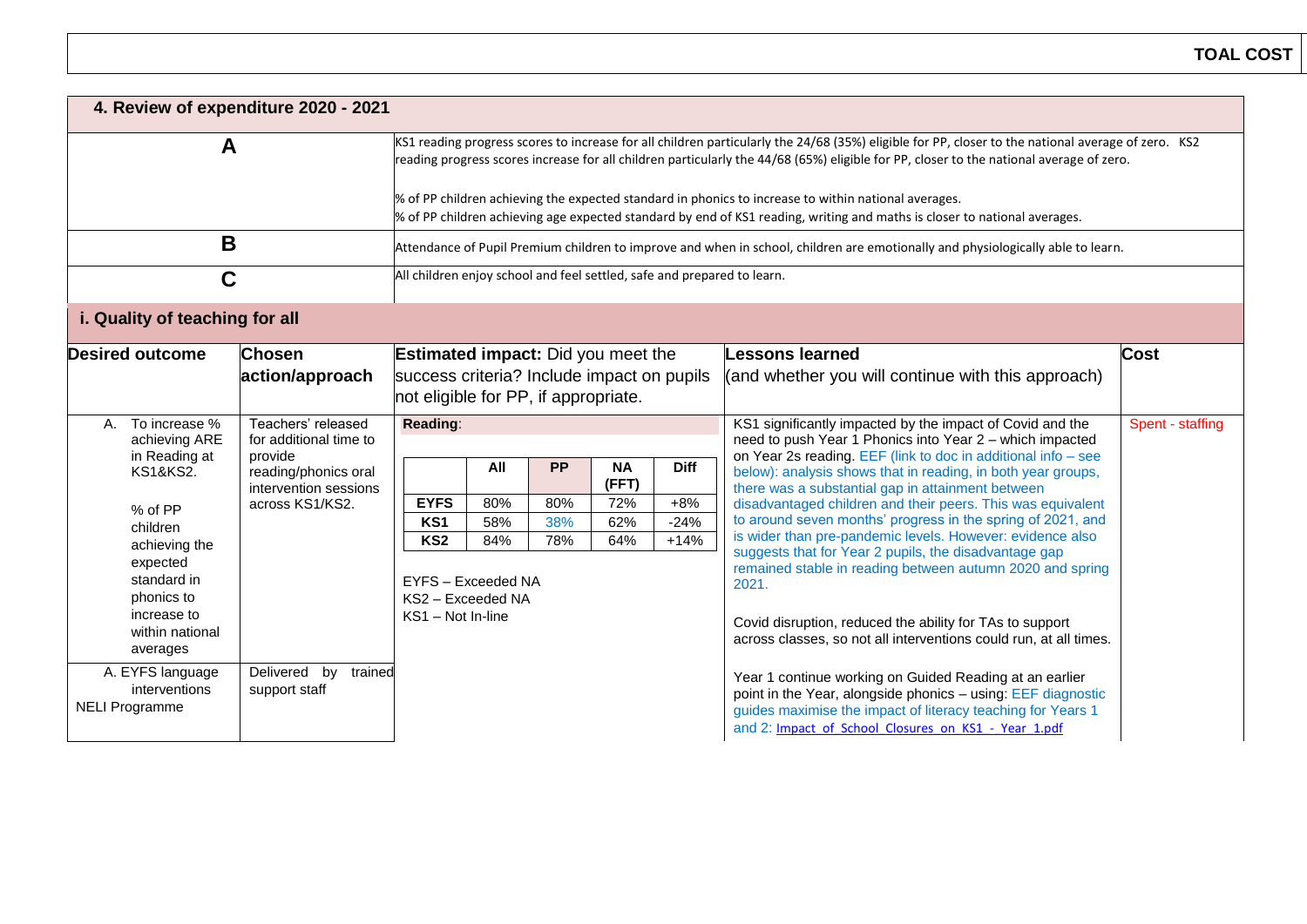| A. To enhance<br>provision for<br>pupils who require more<br>support to achieve<br>expected and better<br>progress.                                        | To provide<br>interventions and<br>small group work with<br>additional support<br>staff.                                                                               |                                                                                                                                                                                                                                                                                                                                                                                                                                                                                                                                                                                                            | (d2tic4wvo1iusb.cloudfront.net)<br>Impact of School Closures on KS1 - Year 2.pdf<br>(d2tic4wvo1iusb.cloudfront.net)<br>Lowest 20% reading a minimum of 3 times weekly with adult.<br>Going into 2021-2022:<br>Phonics catch-up programmes across KS1 and Year<br>Interventions in place for reading<br>Whole-school focus reading / language / vocabulary<br>TAs / teachers able to work across classes to<br>support interventions as cohorts                                                                                                                                                                                                                                                         |                  |
|------------------------------------------------------------------------------------------------------------------------------------------------------------|------------------------------------------------------------------------------------------------------------------------------------------------------------------------|------------------------------------------------------------------------------------------------------------------------------------------------------------------------------------------------------------------------------------------------------------------------------------------------------------------------------------------------------------------------------------------------------------------------------------------------------------------------------------------------------------------------------------------------------------------------------------------------------------|--------------------------------------------------------------------------------------------------------------------------------------------------------------------------------------------------------------------------------------------------------------------------------------------------------------------------------------------------------------------------------------------------------------------------------------------------------------------------------------------------------------------------------------------------------------------------------------------------------------------------------------------------------------------------------------------------------|------------------|
| B. Attendance of<br>Pupil Premium<br>children to<br>improve and<br>when in school.<br>children are<br>emotionally and<br>physiologically<br>able to learn. | Forest School to be<br>the medium by which<br>to deliver a social and<br>emotional curriculum,<br>encouraging<br>resilience and a<br>positive attitude to<br>learning. | 100% of PP children had access to / and 91% (62)<br>attended Forest School during this academic year.<br><b>Pupil Voice - Forest School Review</b><br>Question: 100% of the 62 PP children reported<br>that they enjoyed Forest School and that they felt<br>more positive about coming to school than<br>before. The 9% who did not attend reported<br>already feeling positive about school (no SEMH,<br>learning, or attendance concerns)<br>No. of PP pupils below 90%<br>8 (12% of<br>total PP)<br>attendance<br>No. of all pupils below 90%<br>16 (4% of<br>total school<br>attendance<br>population | All PP pupils (and SEND) had places in school during all<br>lockdowns. A few families of concern did not take these<br>places, which resulted in negative attendance data.<br>Families with attendance as a concern contacted regularly /<br>offered school support / offered PFSA support.<br>Impact of Covid on parent mental health significant in some<br>cases.<br>Going into 2021-2022:<br>Continue working closely with key families<br>Weekly attendance monitoring as part of<br>safeguarding meetings<br>Pastoral support and Forest school offers in school<br>for children of attendance concern<br>Thera play / ELSA to continue for pupils with ongoing<br>SEMH and attendance concerns. | Spent - staffing |
|                                                                                                                                                            | Theraplay                                                                                                                                                              |                                                                                                                                                                                                                                                                                                                                                                                                                                                                                                                                                                                                            |                                                                                                                                                                                                                                                                                                                                                                                                                                                                                                                                                                                                                                                                                                        |                  |

3 PP students received ongoing Theraplay (4%)

| B. Overall:                                                                        | Reducing class size.        | KS <sub>2</sub> | All             | <b>PP</b>            | <b>NA</b>                                                   | <b>Diff</b> | Covid impact – teachers reported that writing was the                                                               | Spent - staffing |
|------------------------------------------------------------------------------------|-----------------------------|-----------------|-----------------|----------------------|-------------------------------------------------------------|-------------|---------------------------------------------------------------------------------------------------------------------|------------------|
| Outcomes for                                                                       |                             |                 |                 |                      | (FFT)                                                       |             | hardest subject area to maintain high standards and                                                                 |                  |
| pupils to continue<br>to meet age<br>related<br>expectations by<br>the end of KS2. | Year 6 boosting<br>sessions | Reading         | 84%             | 78%                  | 64%                                                         | $+14%$      | expectations for during periods of home-learning.<br>Parents/carers were better able to support their children with |                  |
|                                                                                    |                             | Writing         | 73%             | 56%                  | 55%                                                         | $+1\%$      | reading and maths. The teaching of writing is extremely                                                             |                  |
|                                                                                    |                             | Maths           | 80%             | $+31%$<br>58%<br>89% | complex and dependent on a high-level of subject expertise. |             |                                                                                                                     |                  |
|                                                                                    |                             |                 | <b>Combined</b> | 67%                  | 56%                                                         | 47%         | $+9%$                                                                                                               |                  |
|                                                                                    |                             | <b>SPaG</b>     | 78%             | 56%                  | 51%                                                         | $+5%$       |                                                                                                                     |                  |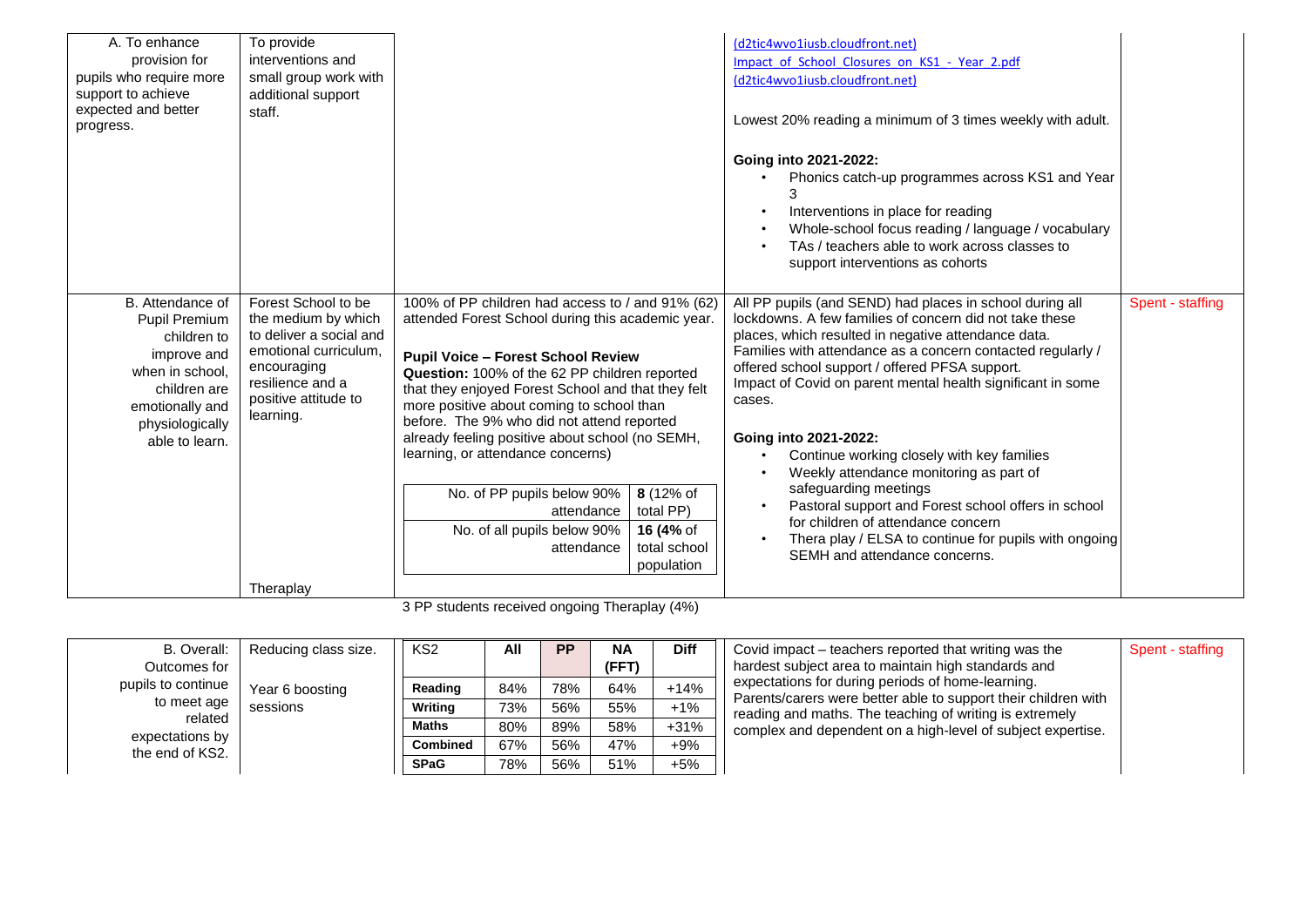|                                                                                                                                                          |                                                                | KS2 outcomes demonstrate good, or better,<br>progress from KS1.                                                                                                              |                                    |                                                                   | Going into 2021-2022:<br>Continue with catch-up coaching (Coach Bright)<br>Continue with small class sizes (13 <sup>th</sup> class)<br>Continue with Shine/Mark intervention programmes.<br>Continue with 1/2 termly PPMs<br>Talk for Writing consultant to provide specialist<br>curriculum pedagogy training for staff<br>Continue with Phase Leader monitoring and subject<br>$\bullet$<br>leader monitoring |                  |
|----------------------------------------------------------------------------------------------------------------------------------------------------------|----------------------------------------------------------------|------------------------------------------------------------------------------------------------------------------------------------------------------------------------------|------------------------------------|-------------------------------------------------------------------|-----------------------------------------------------------------------------------------------------------------------------------------------------------------------------------------------------------------------------------------------------------------------------------------------------------------------------------------------------------------------------------------------------------------|------------------|
| ii. Targeted support                                                                                                                                     |                                                                |                                                                                                                                                                              |                                    |                                                                   |                                                                                                                                                                                                                                                                                                                                                                                                                 |                  |
| <b>Desired outcome</b>                                                                                                                                   | <b>Chosen</b><br>action/approach                               | <b>Estimated impact:</b> Did you meet the<br>success criteria? Include impact on<br>pupils not eligible for PP, if appropriate.                                              |                                    |                                                                   | <b>Lessons learned</b><br>(and whether you will continue with this approach)                                                                                                                                                                                                                                                                                                                                    | <b>Cost</b>      |
| C. Attendance of<br>pupil premium<br>children improves<br>and when in<br>school, children<br>are emotionally<br>and<br>physiologically<br>able to learn. | Breakfast club free for<br>all children.                       | Breakfast club provided for all PP who needed it.<br>Attending with Free breakfast:18% of PP (12)<br>No. of PP pupils below 90%<br>No. of all pupils below 90%               | attendance<br>attendance           | 8 (12% of<br>total PP)<br>16 (4% of<br>total school<br>population | Continue to provide for PP children who need breakfast club<br>support.                                                                                                                                                                                                                                                                                                                                         | Spent - staffing |
| iii. Other approaches                                                                                                                                    |                                                                |                                                                                                                                                                              |                                    |                                                                   |                                                                                                                                                                                                                                                                                                                                                                                                                 |                  |
| <b>Desired outcome</b>                                                                                                                                   | <b>Chosen</b><br>action/approach                               | <b>Estimated impact:</b> Did you meet the<br>success criteria? Include impact on<br>pupils not eligible for PP, if appropriate.                                              |                                    |                                                                   | <b>Lessons learned</b><br>(and whether you will continue with this approach)                                                                                                                                                                                                                                                                                                                                    | <b>Cost</b>      |
| D. All children enjoy<br>school and feel<br>settled<br>and<br>safe.                                                                                      | To subsidise<br>curriculum<br>enhancements for all<br>classes. | <b>PASS Survey:</b><br>Feel positive about school<br>Feel safe in school<br>% pupils for both of the<br>above, recording as high<br>satisfaction or moderate<br>satisfaction | EYFS&<br>KS1<br>93%<br>95%<br>100% | KS2<br>88%<br>96%<br>100%                                         | Despite Covid Years 4 / 5 and 6 still had residential,<br>widercurriculum experiences.<br>Despite Covid day trips / cinema trips and live, on-line<br>performances still experienced.<br>Cultural Capital experiences monitored - any that were not<br>achievable (due to Covid) have been carried over to<br>20212022 so as not to miss them out.                                                              | Spent - staffing |